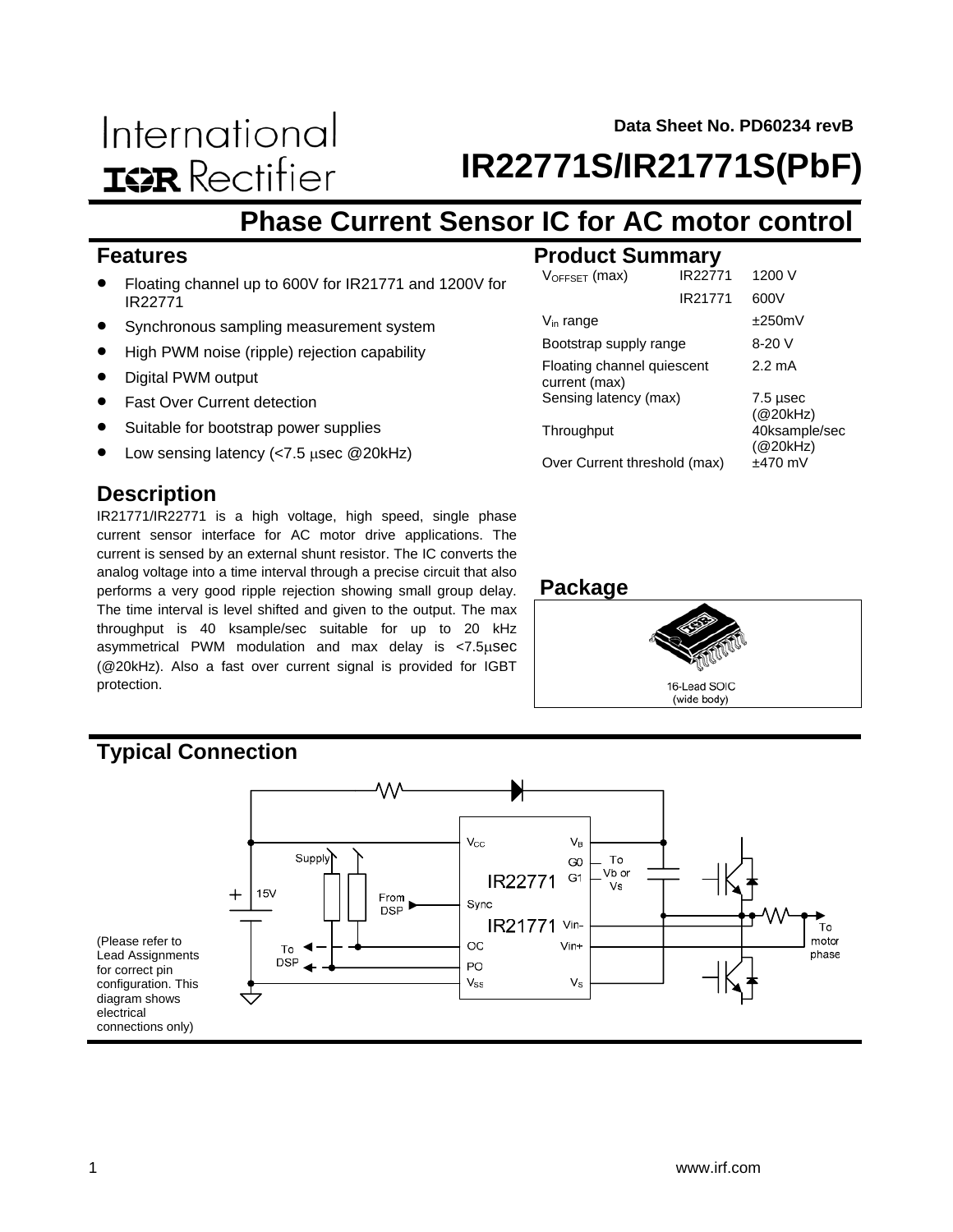## **IR22771S/IR21771S(PbF)**

## **Absolute Maximum Ratings**

Absolute Maximum Ratings indicate sustained limits beyond which damage to the device may occur. All voltage parameters are absolute voltages referenced to V<sub>SS</sub>; all currents are defined positive into any lead. The Thermal Resistance and Power Dissipation ratings are measured under board mounted and still air conditions.

| <b>Symbol</b>      | <b>Definition</b>                        |         | Min.          | Max.                  | <b>Units</b> |
|--------------------|------------------------------------------|---------|---------------|-----------------------|--------------|
|                    | <b>High Side Floating Supply Voltage</b> | IR22771 | $-0.3$        | 1225                  | V            |
| $V_B$              |                                          | IR21771 | $-0.3$        | 625                   | V            |
| $V_{\rm S}$        | High Side Floating Ground Voltage        |         | $V_B - 25$    | $V_{\rm B}$ + 0.3     | V            |
| $V_{in+} / V_{in}$ | High-Side Inputs Voltages                |         | $V_B - 5$     | $V_{B}$ + 0.3         | V            |
| G0/G1              | <b>High-Side Range Selectors</b>         |         | $V_{B} - 0.3$ | $V_{B}$ + 0.3         | V            |
| $V_{\rm CC}$       | Low-Side Fixed Supply Voltage            |         | $-0.3$        | 25                    | V            |
| Sync               | Low-Side Input Synchronization Signal    |         | $-0.3$        | $V_{\rm CC}$ + 0.3    | V            |
| PO.                | <b>PWM Output</b>                        |         | $-0.3$        | $V_{\rm CC}$ + 0.3    | V            |
| <b>OC</b>          | Over Current Output Voltage              |         | $-0.3$        | $V_{\text{CC}} + 0.3$ | $\vee$       |
| dVS/dt             | Allowable Offset Voltage Slew Rate       |         |               | 50                    | V/ns         |
| $P_D$              | <b>Maximum Power Dissipation</b>         |         |               | 250                   | mW           |
| $R_{thJA}$         | Thermal Resistance, Junction to Ambient  |         |               | 90                    | °C/W         |
| $T_{J}$            | Junction Temperature                     |         | -40           | 125                   | °C           |
| $T_S$              | Storage Temperature                      |         | $-55$         | 150                   | °C           |
| $T_{L}$            | Lead Temperature (Soldering, 10 seconds) |         |               | 300                   | $\rm ^{o}C$  |

### **Recommended Operating Conditions**

For proper operation the device should be used within the recommended conditions. All voltage parameters are absolute voltages referenced to  $\vee_{SS}$ . The  $\vee_{S}$  offset rating is tested with all supplies biased at 15V differential.

| <b>Symbol</b>                             | <b>Definition</b>                                   |         | Min.                       | Max.              | <b>Units</b> |
|-------------------------------------------|-----------------------------------------------------|---------|----------------------------|-------------------|--------------|
| $V_{BS}$                                  | High Side Floating Supply Voltage ( $V_B$ - $V_S$ ) |         | $V_{\rm S} + 8.0$          | $V_{\rm S}$ + 20  |              |
|                                           | High Side Floating Ground Voltage                   | IR22771 | -5                         | 1200              | V            |
| $V_{\rm S}$                               |                                                     | IR21771 | -5                         | 600               | V            |
| $V_{in+} / V_{in-}$                       | High-Side Inputs Voltages                           |         |                            | $V_{\rm S} + 5.0$ | V            |
| GO / G1                                   | <b>High-Side Range Selectors</b>                    |         | Note 1                     | Note1             |              |
| $V_{\rm CC}$                              | Low Side Logic Fixed Supply Voltage                 |         | 8                          | 20                | V            |
| Sync                                      | Low-Side Input Synchronization Signal               |         | $\mathsf{V}_{\mathsf{SS}}$ | $V_{\rm CC}$      | V            |
| $\boldsymbol{\mathsf{f}}_{\mathsf{sync}}$ | <b>Sync Input Frequency</b>                         |         | 4                          | 20                | kHz          |
| PO.                                       | <b>PWM Output</b>                                   |         | $-0.3$                     | Note 2            | V            |
| <b>OC</b>                                 | Over Current Output Voltage                         |         | $-0.3$                     | Note 2            | V            |
| $T_A$                                     | <b>Ambient Temperature</b>                          |         | -40                        | 125               | °C           |

**Note 1:** Shorted to V<sub>S</sub> or V<sub>B</sub>

**Note 2: Pull-Up Resistor to V<sub>cc</sub>**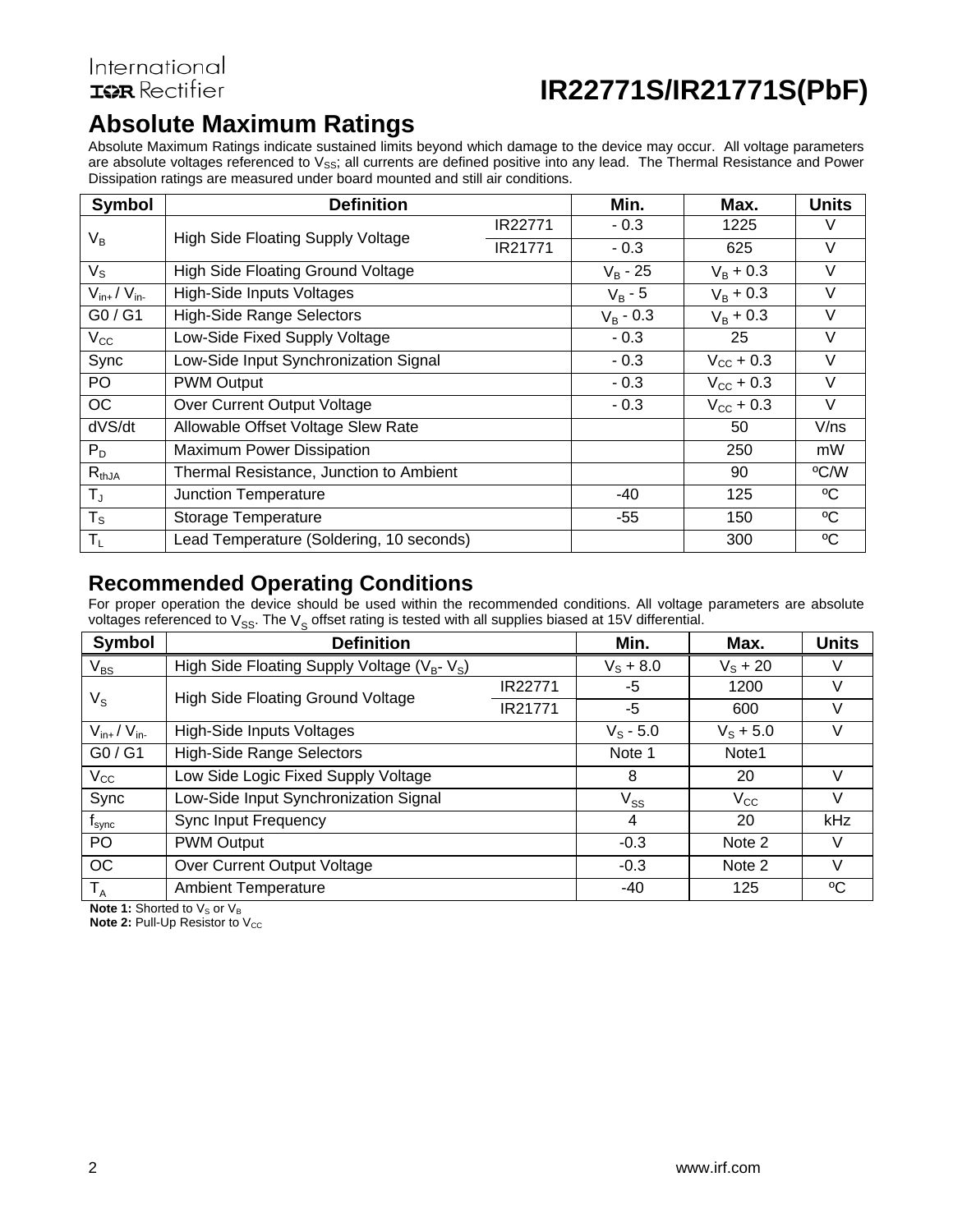### **Static Electrical Characteristics**

 $V_{CC}$ ,  $V_{BS}$  = 15V unless otherwise specified. Temp=27°C;  $V_{in}=V_{in+}$  -  $V_{in}$ .

### **Pin: V<sub>cc</sub>, V<sub>ss</sub>, V<sub>B</sub>, V<sub>s</sub>**

| <b>Symbol</b>    | <b>Definition</b>                 |         | Min | Typ | Max | <b>Units</b> | <b>Test</b><br><b>Conditions</b> |
|------------------|-----------------------------------|---------|-----|-----|-----|--------------|----------------------------------|
| $I_{\text{OBS}}$ | Quiescent $V_{BS}$ supply current |         |     |     | 2.2 | mA           | $f_{sync} = 10kHz,$<br>20kHz     |
| <b>I</b> QCC     | Quiescent $V_{CC}$ supply current |         |     |     | 6   | mA           | $f_{sync} = 10kHz,$<br>20kHz     |
| $I_{LK}$         | Offset supply leakage<br>current  | IR22771 |     |     | 50  | μA           | $V_B = V_S =$<br>1200V           |
|                  |                                   | IR21771 |     |     | 50  | μA           | $V_B = V_S = 600V$               |

#### **Pin: Vin+, Vin-, Sync, G0, G1, OC**

| <b>Symbol</b>       | <b>Definition</b>                        | Min   | <b>Typ</b> | <b>Max</b> | <b>Units</b> | <b>Test</b><br><b>Conditions</b> |
|---------------------|------------------------------------------|-------|------------|------------|--------------|----------------------------------|
| $V_{inmax}$         | Maximum input voltage before saturation  |       | 250        |            | mV           |                                  |
| $V_{inmin}$         | Minimum input voltage before saturation  |       | $-250$     |            | mV           |                                  |
| V <sub>IH</sub>     | Sync Input High threshold                | 2.2   |            |            | V            | See Figure 1                     |
| $V_{IL}$            | Sync Input Low threshold                 |       |            | 0.8        | V            | See Figure 1                     |
| $V_{hy}$            | Sync Input Hysteresis                    | 0.2   |            |            | $\vee$       | See Figure 1                     |
| $I_{\text{vinp}}$   | $V_{\text{in+}}$ input current           | $-18$ |            | -6         | μA           | $f_{sync} = 4kHz$ to<br>20kHz    |
| $I_{\text{pu}}$     | G0, G1 pull-up Current                   | $-20$ |            | -8         | μA           | $G1, G0 = V_{B}$ -<br>5V         |
| $ V_{\text{octh}} $ | <b>Over Current Activation Threshold</b> | 300   |            | 470        | mV           |                                  |
| $R_{\text{sync}}$   | SYNC to $V_{SS}$ internal pull-down      | 6     |            | 12         | $k\Omega$    |                                  |
| $R_{onOC}$          | Over Current On Resistance               | 25    |            | 75         | Ω            | $@I = 2mA$<br>See Figure 3       |



**Figure 1:** Sync input thresholds **Figure 2:** Sync input circuit

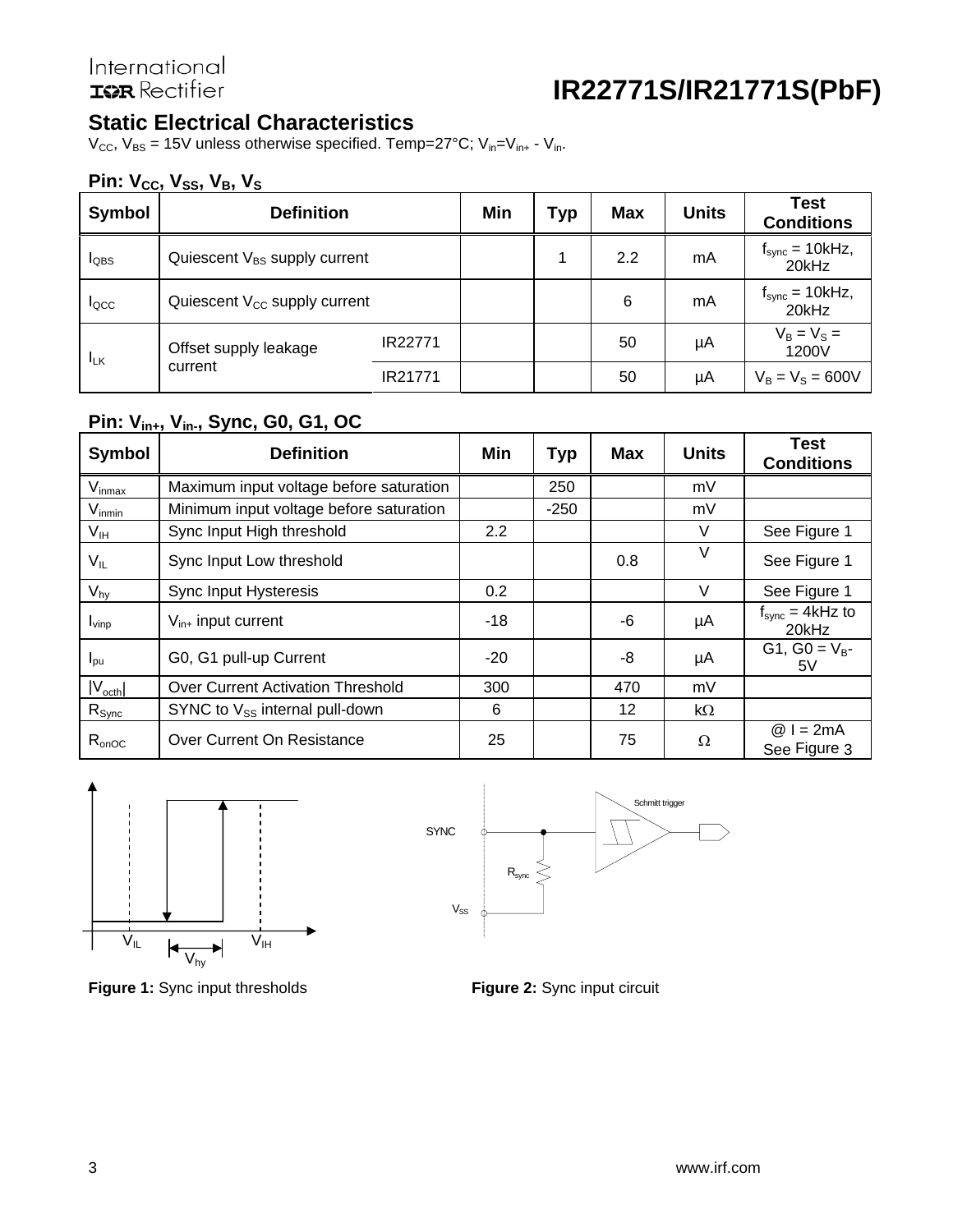# International<br>TRR Rectifier

## **IR22771S/IR21771S(PbF)**

#### **Pin: PO**

| <b>Symbol</b>                           | <b>Definition</b>                                                                              | Min   | <b>Typ</b> | <b>Max</b> | <b>Units</b>         | Test<br><b>Conditions</b>                                                                                                 |
|-----------------------------------------|------------------------------------------------------------------------------------------------|-------|------------|------------|----------------------|---------------------------------------------------------------------------------------------------------------------------|
| $V_{POS}$                               | Input offset voltage measured by PWM<br>output                                                 | $-50$ |            | 20         | mV                   | $R_{\text{pull-up}} = 500 \Omega$<br>$f_{sync} = 4$ , 20kHz<br>$V_{threshold} = 2.75V$<br>Ext supply=5V<br>(See Figure 6) |
| $\Delta V_{POS}$ /<br>ΔTi               | Input offset voltage temperature drift                                                         |       | TBD        |            | $\mu$ V/°C           |                                                                                                                           |
| $\Delta V_{\text{Pos}}$                 | ∆offset between samples on channel1<br>and channel2 measured at PO (See<br>Note <sub>1</sub> ) | $-10$ |            | 10         | mV                   | $f_{sync} = 10kHz$<br>See Figure 6                                                                                        |
| $G_{p}$                                 | <b>PWM Output Gain</b>                                                                         | $-38$ | $-40.5$    | $-42.5$    | $\%N$                | $V_{in} = \pm 250$ mV                                                                                                     |
| $\Delta G_p / \Delta Tj$                | PWM Output Gain Temperature Drift                                                              |       | <b>TBD</b> |            | %/(V <sup>0</sup> C) |                                                                                                                           |
| <b>CMRR</b><br>PO                       | PO Output common mode $(VS)$ rejection                                                         |       | 0.2        |            | $m\%$ /V             | $V_{\rm s}\text{-}V_{\rm SS}=0$ ,<br>600V<br>$f_{sync} = 10kHz$                                                           |
| $V_{Polin}$                             | PO Linearity                                                                                   |       | 0.07       | 0.2        | %                    | $f_{sync} = 10kHz$                                                                                                        |
| $\Delta$ V <sub>lin</sub> / $\Delta$ Tj | PO Linearity Temperature Drift                                                                 |       | <b>TBD</b> |            | %/°C                 | $f_{sync} = 10kHz$                                                                                                        |
| $V_{thPO}$                              | PO threshold for OC reset                                                                      | 0.8   |            | 1.6        | $\vee$               | OC active (See<br>Figure 4)                                                                                               |
| <b>PSRR PO</b>                          | PSRR for PO Output                                                                             |       |            | 0.2        | %/V                  | $V_{CC} = V_{BS} =$<br>8,20V                                                                                              |
| $R_{onPO}$                              | PO On Resistance                                                                               | 25    |            | 75         | Ω                    | $@I = 2mA$<br>See Figure 3                                                                                                |

**Note1:** Refer to PO output description for channels definition



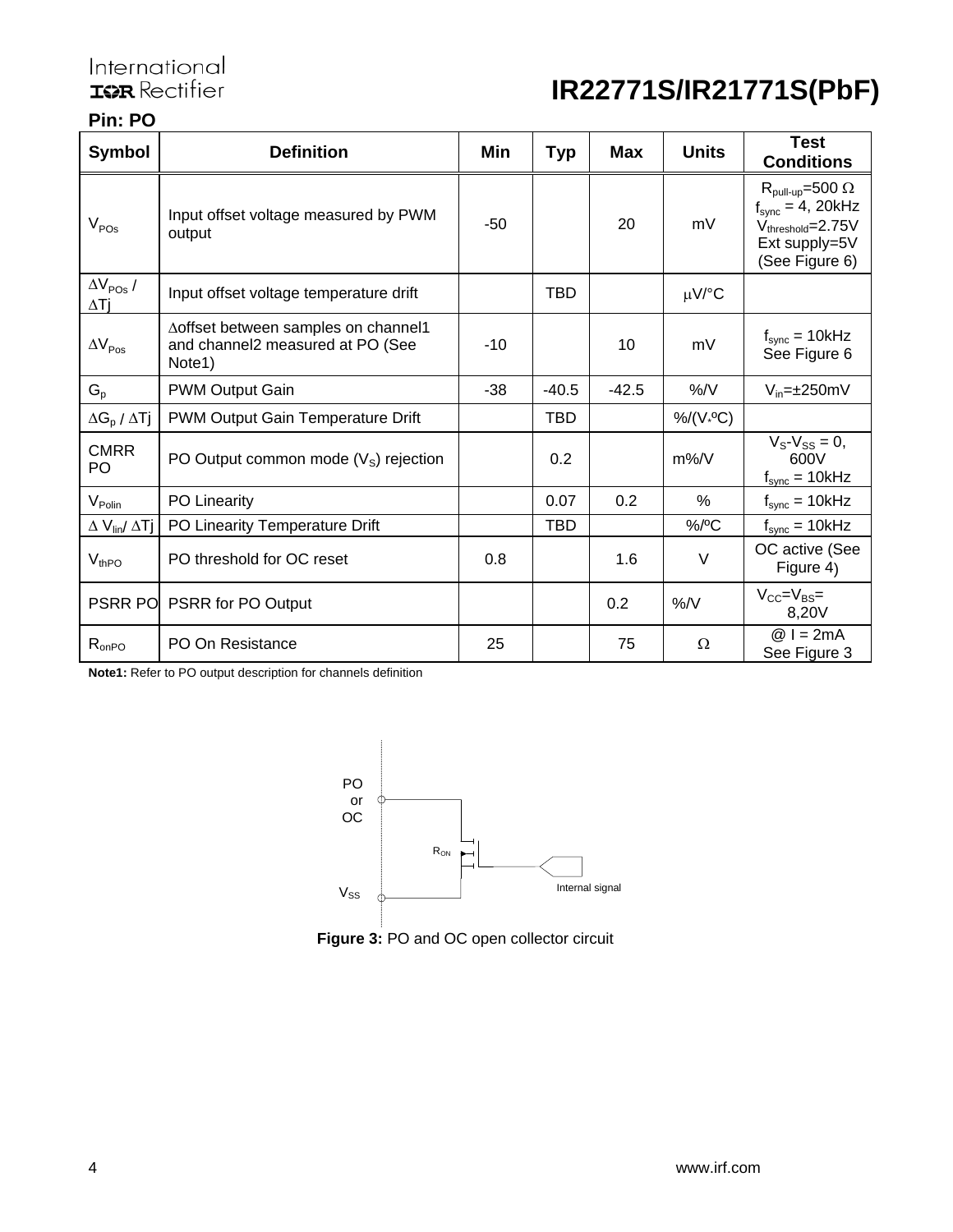## **IR22771S/IR21771S(PbF)**

## **AC Electrical Characteristics**

 $V_{BIAS}$  ( $V_{CC}$ ,  $V_{BS}$ ) = 15V unless otherwise specified. Temp=27°C.

| <b>Symbol</b>                  | <b>Definition</b>                                 | Min           | <b>Typ</b>             | <b>Max</b>          | <b>Units</b> | <b>Test</b><br><b>Conditions</b> |
|--------------------------------|---------------------------------------------------|---------------|------------------------|---------------------|--------------|----------------------------------|
| $f_{\sf sync}$                 | <b>PWM</b> frequency                              | 4             |                        | 20                  | kHz          |                                  |
| $f_{\text{out}}$               | Throughput                                        |               | $2 \cdot \text{fsync}$ |                     | ksample/sec  |                                  |
| BW                             | Bandwidth (@ -3 dB)                               |               | fsync                  |                     | kHz          |                                  |
| GD                             | Group Delay (input filter)                        |               | $4$ · fsync            |                     | μs           |                                  |
| $D_{min}$                      | Minimum Duty Cycle (Note 1)                       |               | 10                     |                     | %            | $V_{in} = +V_{inmax}$            |
| $D_{\text{max}}$               | Maximum Duty Cycle (Note 1)                       |               | 30                     |                     | %            | $V_{in} = -V_{inmin}$            |
| $t_{\text{dOCon}}$             | De-bounce time of OC                              | 2.7           | 3.5                    | 4.7                 | μs           | See Figure 4                     |
| ${\mathsf T}_{\mathsf{OCoff}}$ | Time to reset OC forcing PO                       |               |                        | 0.5                 | μs           | See Figure 4                     |
| MD                             | Measure Delay                                     |               |                        | 0.30<br>$2$ · fsync | $\mu s$      |                                  |
| <b>SR</b>                      | Step response (max time to reach<br>steady state) | 0.51<br>fsync |                        | 1.3<br>fsync        | μs           | See Figure 5                     |

**Note 1:** negative logic, see fig. 4 on page 7

**Note 2:** Cload < 5 nF avoids overshoot



**Figure 4:** OC timing diagram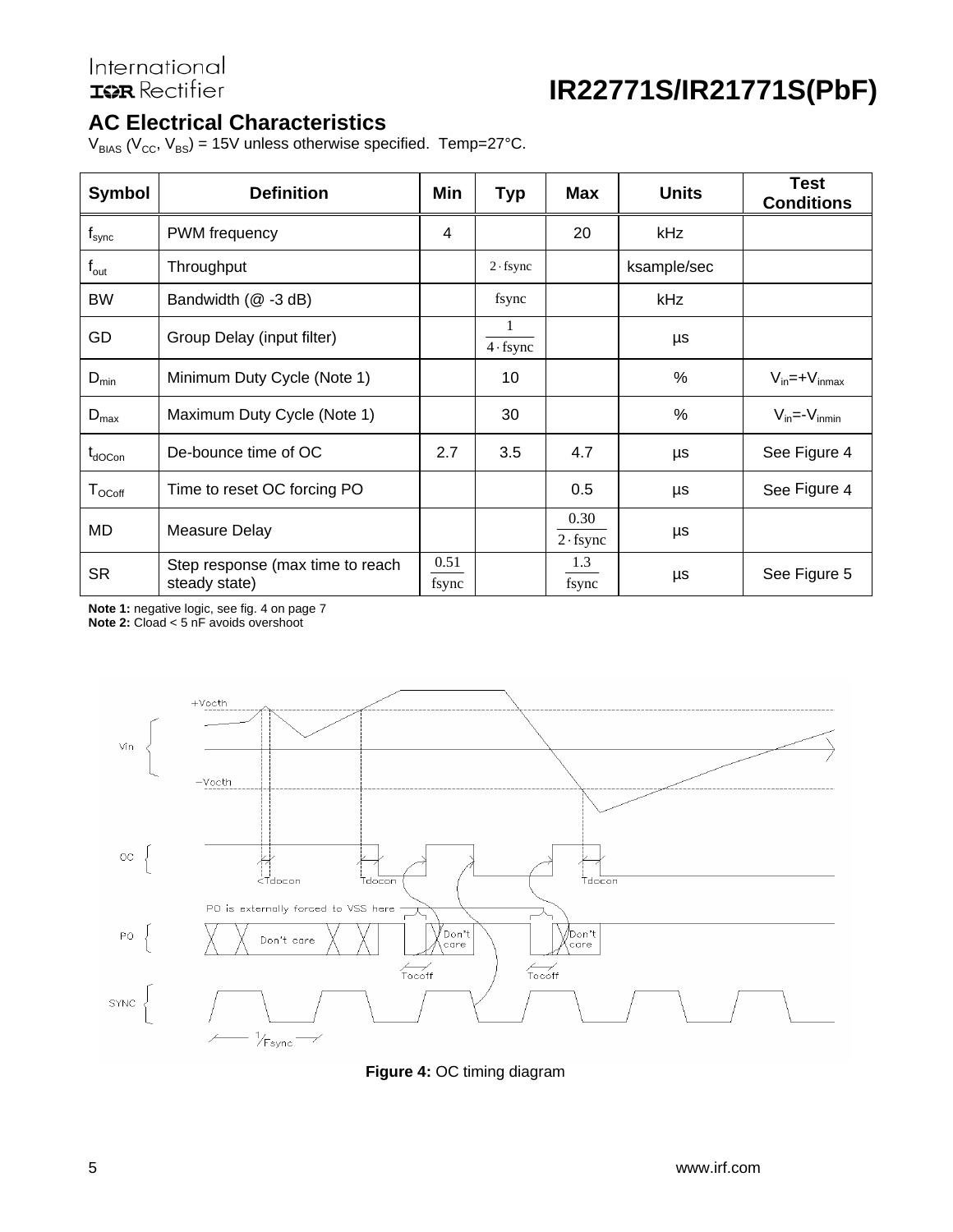

**Figure 6:** ∆offset between two consecutive samples measured at PO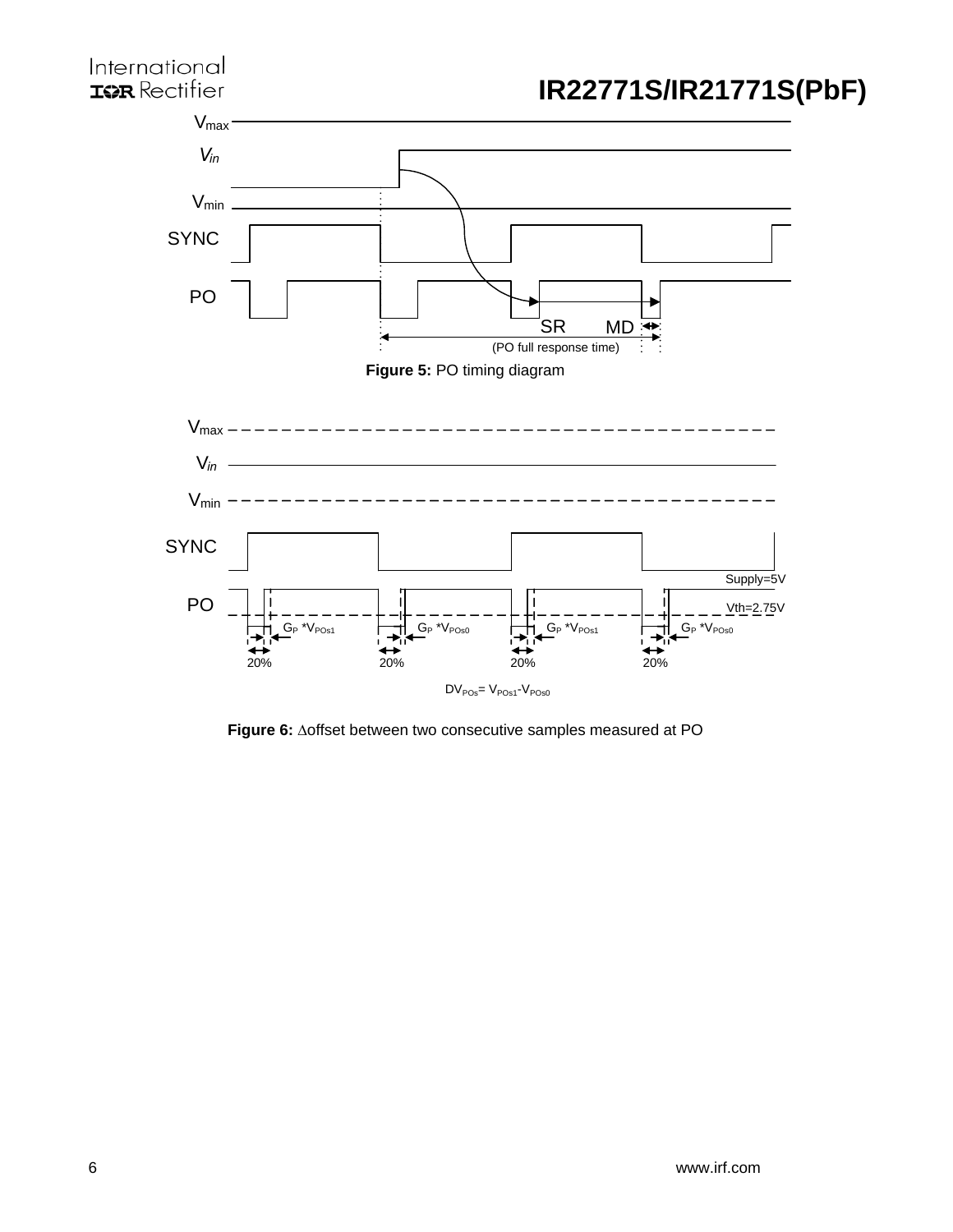## International **ISPR** Rectifier

## **IR22771S/IR21771S(PbF)**

## **Lead Assignments**



## **Lead Definitions**

| Pin          | <b>Symbol</b>      | <b>Description</b>               |
|--------------|--------------------|----------------------------------|
|              | $V_{\rm CC}$       | Low side voltage supply          |
| $\mathbf{2}$ | <b>NC</b>          | No connection                    |
| 3            | $V_{SS}$           | Low side ground supply           |
| 4            | <b>NC</b>          | No connection                    |
| 5            | <b>NC</b>          | No connection                    |
| 6            | <b>OC</b>          | Over current signal (open drain) |
|              | PO                 | PWM output (open drain)          |
| 8            | <b>Sync</b>        | DSP synchronization signal       |
| 9            | <b>NC</b>          | No connection                    |
| 10           | <b>NC</b>          | No connection                    |
| 11           | G0                 | Integrator gain Isb              |
| 12           | G1                 | Integrator gain msb              |
| 13           | $V_{\rm S}$        | High side return                 |
| 14           | $V_{IN}$           | Negative sense input             |
| 15           | $V_{\mathsf{IN+}}$ | Positive sense input             |
| 16           | V <sub>B</sub>     | High side supply                 |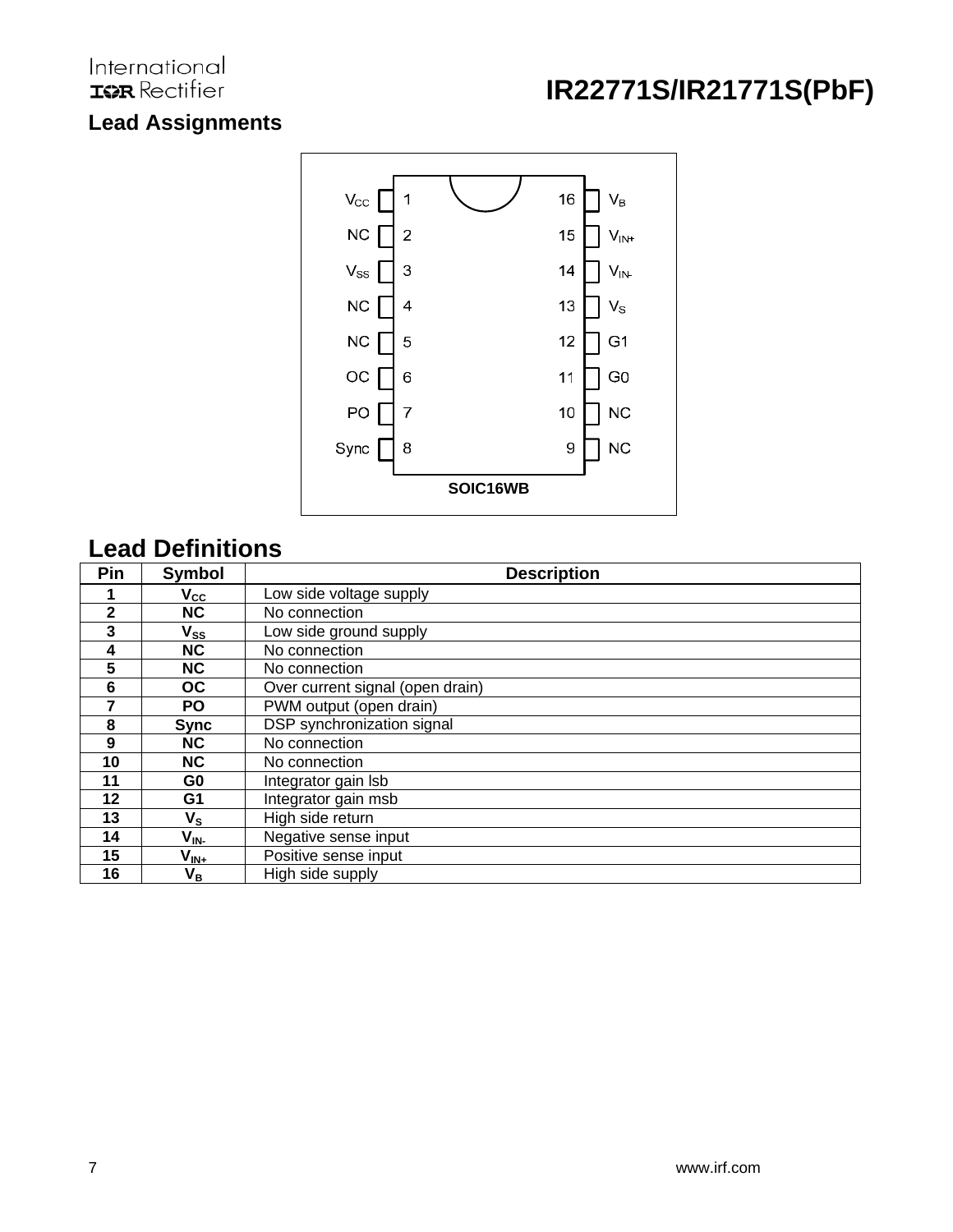## **IR22771S/IR21771S(PbF)**

## **Timing and logic state diagrams description**



\*\* See OC and PO detailed descriptions below in this document

## **Functional block diagram**

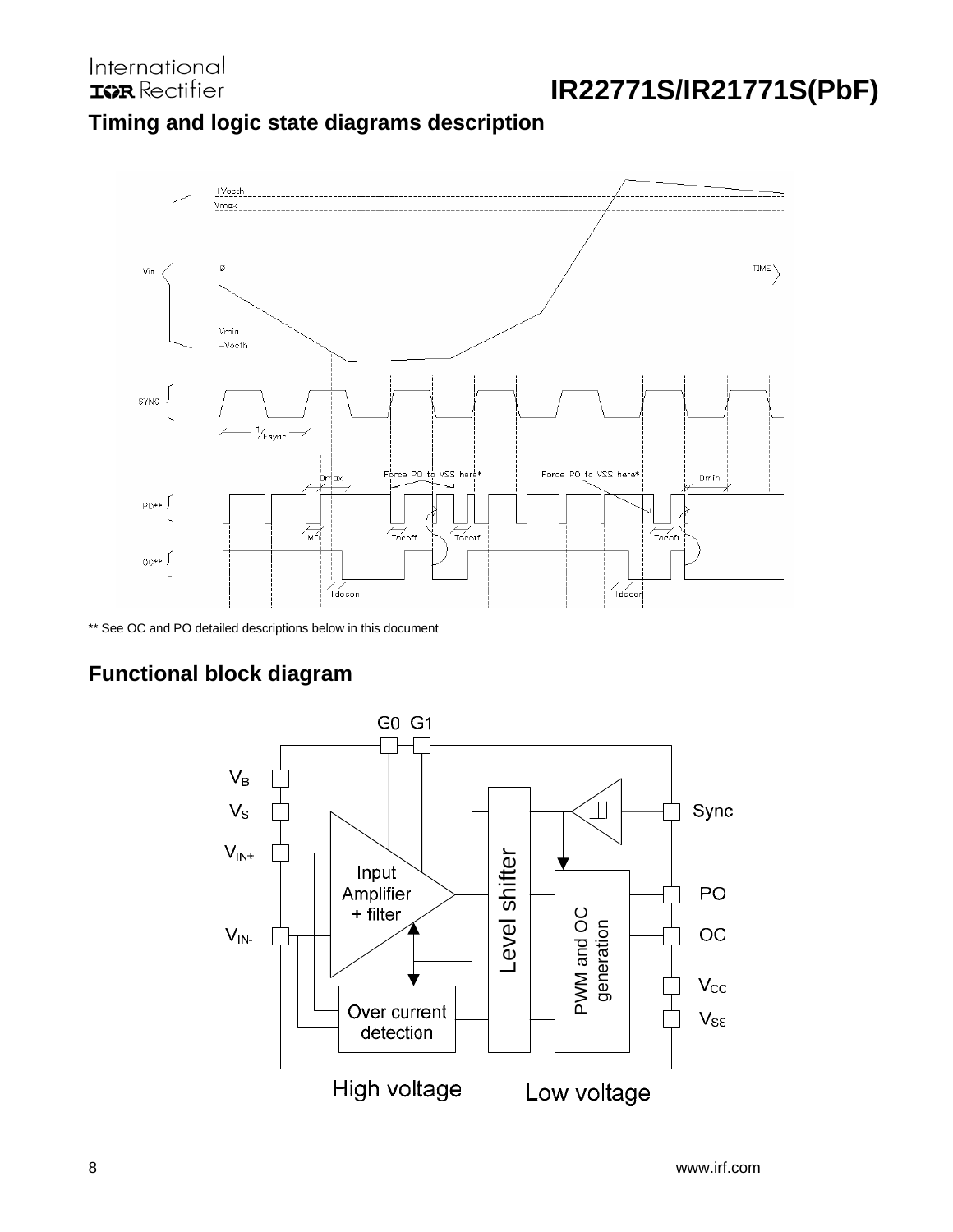### International **ISR** Rectifier

### **1 DEVICE DESCRIPTION**

#### **1.1 SYNC input**

Sync input clocks the whole device. In order to make the device work properly it must be synchronous with the triangular PWM carrier as shown in Figure 8.

SYNC pin is internally pulled-down (10 kΩ) to  $V_{SS}$ .

#### **1.2 PWM Output (PO)**

PWM output is an open collector output (active low). It must be pulled-up to proper supply with an external resistor (suggested value between 500Ω and  $10k\Omega$ ).



**Figure 7:** PO rising and falling slopes

PO pull-up resistor determines the rising slope of the PO output and the lower value of PO as shown in Figure 7, where  $\tau = RC$ , C is the total PO pin capacitance and R is the pull-up resistance.

$$
V_{low} = \text{Supply} \cdot \frac{R_{on}}{R_{on} + R_{pull-up}}
$$

where  $R_{on}$  is the internal open collector resistance and  $R_{\text{out-lip}}$  is the external pull-up resistance.

PO duty cycle is defined for active low logic by the following formula:

$$
\text{Eq. 1} \qquad D_n = \frac{T_{\text{off\_cycle\_n+1}}}{T_{\text{cycle\_n}}}
$$

PO duty cycle (*Dn*) swings between 10% and 30%. Zero input voltage corresponds to 20% duty cycle.

## **IR22771S/IR21771S(PbF)**

A residual offset can be read in PO duty cycle according to  $V_{POs}$  (see Static electrical characteristics).

According to Figure 8, it can be assumed that odd cycles are represented by SYNC at high level (channel 1) and even cycles represented by SYNC at low level (channel 2).

The two channels are independent in order to provide the correct duty cycle value of PO even for non-50% duty cycle of SYNC signal. Small variation of SYNC duty cycle are then allowed and automatically corrected when calculating the duty cycle using **Eq. 1**.

However, channel 1 and channel 2 can have a difference in offset value which is specified in ∆V<sub>POS</sub> (see Static electrical characteristics).

To implement a correct offset compensation of PO duty cycle, each channel must be compensated separately.

#### **1.3 Over Current output (OC)**

OC output is an open drain pin (active low). A simplified block diagram of the over current circuit is shown in the Figure 9.

Over current is detected when  $|V_{in}|=|V_{\text{ino}}-V_{\text{inm}}|>V_{\text{OCth}}$ . If an event of over current lasts longer than  $t_{dOCon}$ , OC pin is forced to  $V_{SS}$  and remains latched until PO is externally forced low for at least  $t_{OCOff}$  (see timing on Figure 4). During an over current event (OC is low), PO is off (pulled-up by external resistor).

If OC is reset by PO and over current is still active, OC pin will be forced low again by the next edge of SYNC signal.

To reset OC state PO must be forced to  $V_{SS}$  for at least  $T_{OCoff}$ .

• Auto reset function

The auto reset function consists in clearing automatically the OC fault.

To enable the auto reset function, simply short circuit the OC pin with the PO pin.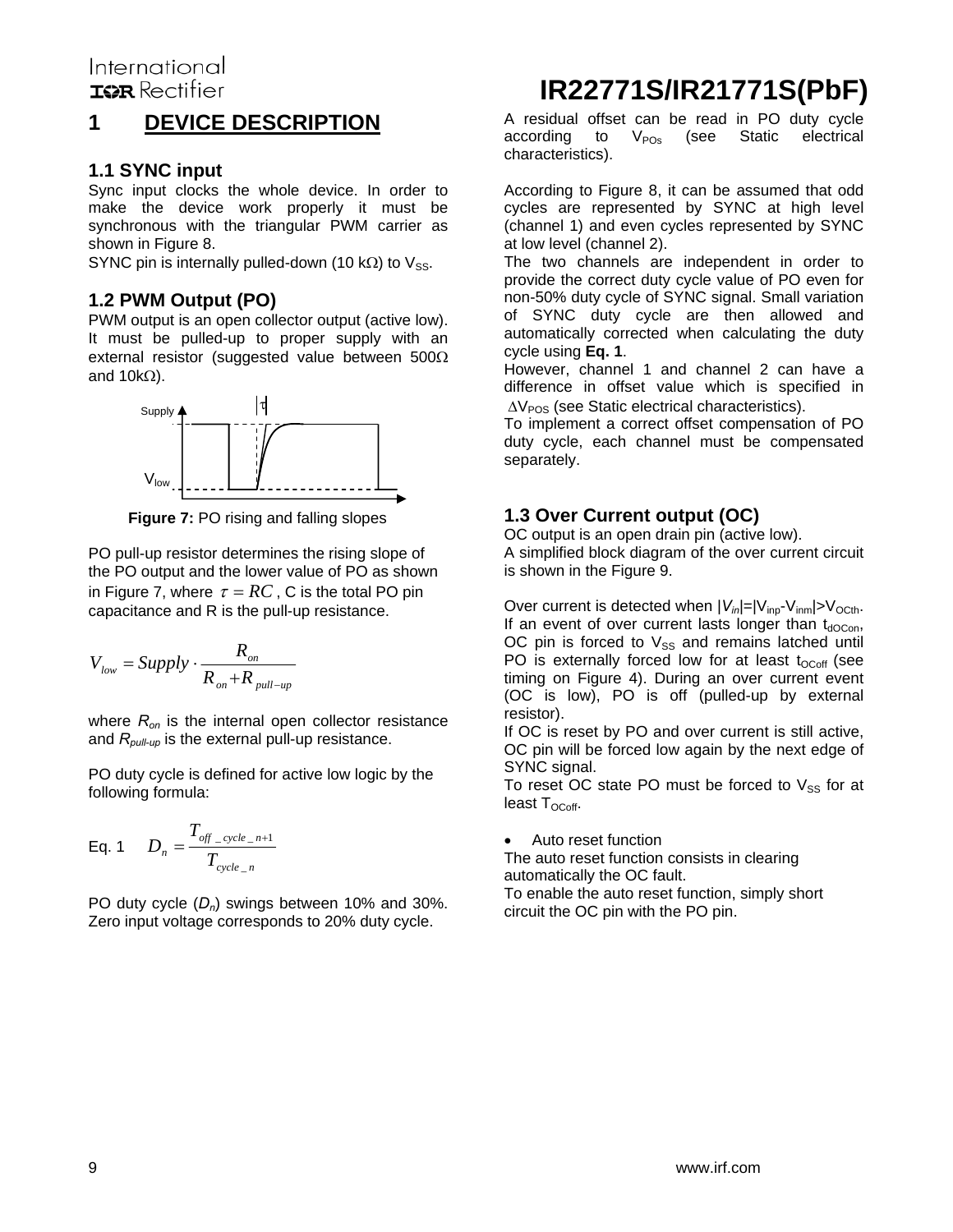### International **ISPR** Rectifier

## **IR22771S/IR21771S(PbF)**



**Figure 8:** PO Duty Cycle



**Figure 9:** Over current block diagram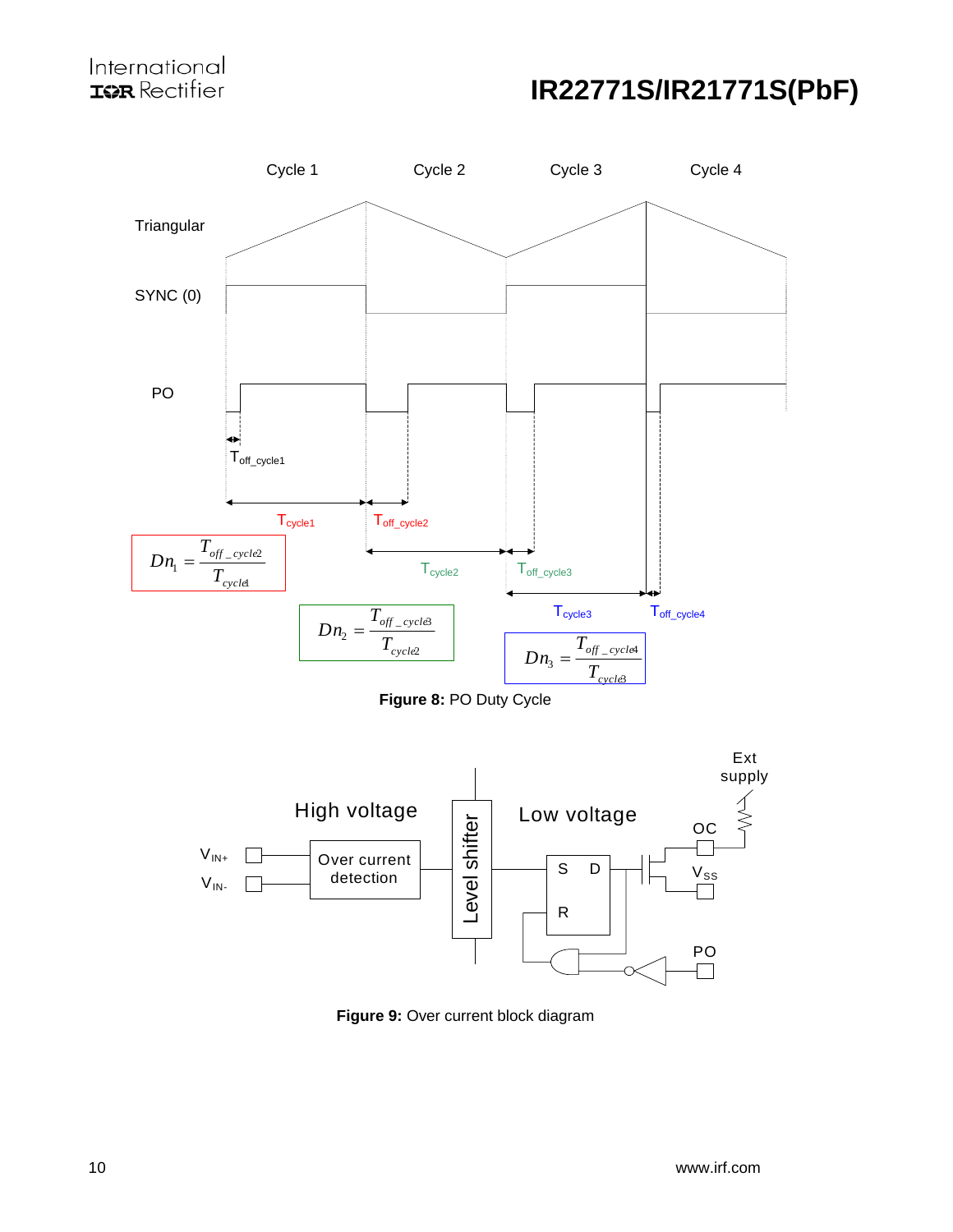### International **TOR** Rectifier

#### **1.4 DC transfer functions**

The working principle of the device can be easily explained by Figure 10, in which the main signals are represented.



**Figure 10:** Main current sensor signals and outputs

PWM out (PO pin) gives a duty cycle which is inversely proportional to the input signal.

Eq. 2 gives the resulting *Dn* of the PWM output (PO pin):

Eq. 2 
$$
D_n = 20\% - 40\frac{\%}{V} \cdot V_{in}
$$

where  $V_{in} = V_{\text{inp}} - V_{\text{imm}}$ 



## **IR22771S/IR21771S(PbF)**

### **1.5 Filter AC characteristic**

IR21771/22771 signal path can be considered as composed by three stages in series (see Figure 13). The first two stages perform the filtering action.

Stage 1 (input filter) implements the filtering action originating the transfer function shown in Figure 14. The input filter is a self-adaptive reset integrator which performs an accurate ripple cancellation. This stage extracts automatically the PWM frequency from Sync signal and puts transmission zeros at even harmonics, rejecting the unwanted PWM noise.

The following timing diagram shows the principle by which even harmonics are rejected (Figure 12).





As can be seen from Figure 14, the odd harmonics are rejected as a first order low pass filter with a single pole placed in  $f_{\text{PWM}}$ .

The input filter group delay in the pass-band is very low (see GD on AC electrical characteristics) due to the beneficial action of the zeroes.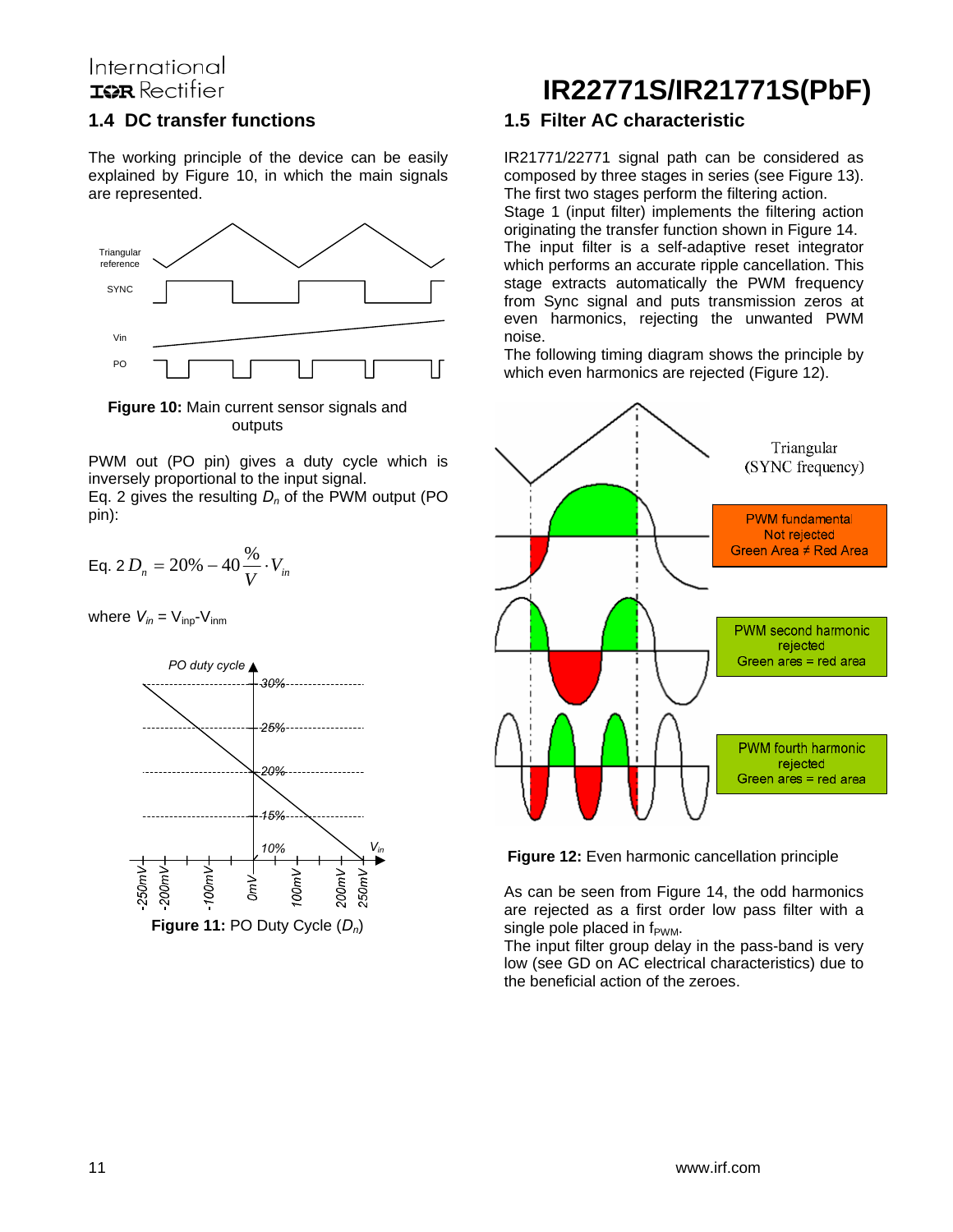





**Figure 14:** Input filter transfer function (10 kHz PWM)

The second stage samples the result of the first stage at double Sync frequency. This action can be used to fully remove the odd harmonics from the input signal.

To perform this cancellation it is necessary a shift of 90 degrees of the SYNC signal with respect to the triangular carrier edges (SYNC2).

The following timing diagrams show the principle of odd harmonics cancellation (Figure 15), in which SYNC2 allows the sampling of stage 1 output during odd harmonic zero crossings.

Odd harmonic cancellation using SYNC2 (i.e. 90 degrees shifted SYNC signal) signal will introduce Tsync/4 additional propagation delay.

Another way to obtain the same result (odd harmonics cancellation) can be achieved by controller computing the average of two consecutive PO results using SYNC1 (SYNC is in this case aligned to triangular edges, i.e. 0 degree shift). This method is suitable for most symmetric (center aligned) PWM schemes.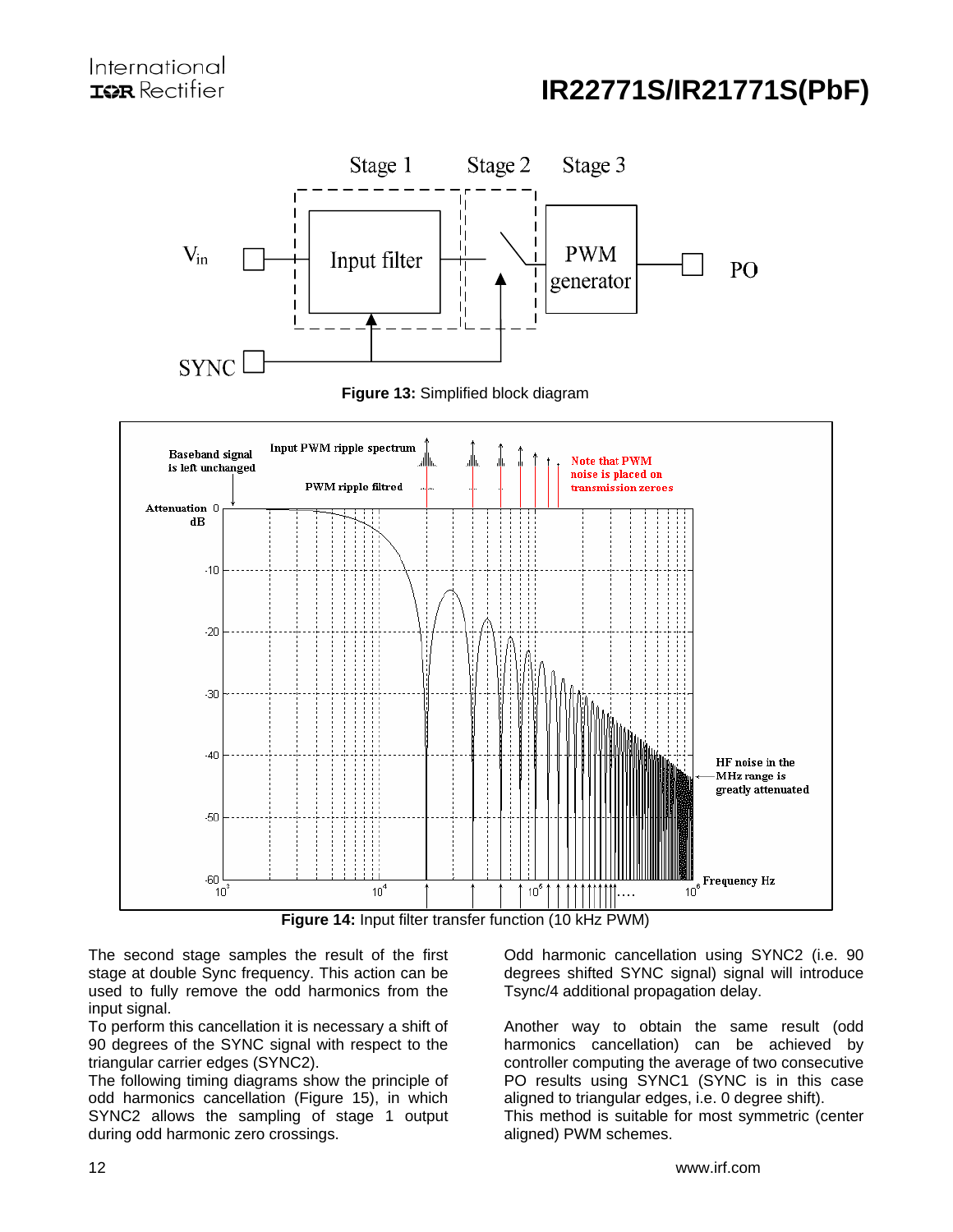### International **TOR** Rectifier

For this particular PWM scheme another suitable solution is driving the IR2x771 with a half frequency  $SYNC$  signal ( $f_{SYNC}$ = $f_{PWM}/2$ ).

In this case the cut frequency of the input filter is

**IR22771S/IR21771S(PbF)**

reduced by half allowing zeroes to be put at  $f_{\text{PWM}}$ multiples (i.e. even and odd harmonics cancellation, no more computational effort needed by the controller).



#### **1.6 Input filter gain setting**

G0 and G1 pins are used to change the time constant of the integrators of the high side input filter.

To avoid internal saturation of the input filter, G0 and G1 must be connected according to SYNC frequency as shown in Table 1. A too small time constant may saturate the internal integrator, while a large time constant may reduce accuracy.

G0 and G1 do not affect the overall current sensor gain.

| <b>Т</b> рwм | G٥  | G1 |
|--------------|-----|----|
| > 16 kHz *   | / R |    |
| $16/10$ kHz  | − ⁄ |    |
| $10/6$ kHz   | /в  |    |
| < 6 kHz      |     |    |
| *→ 40 kHz    |     |    |

**Table 1:** G0, G1 gain settings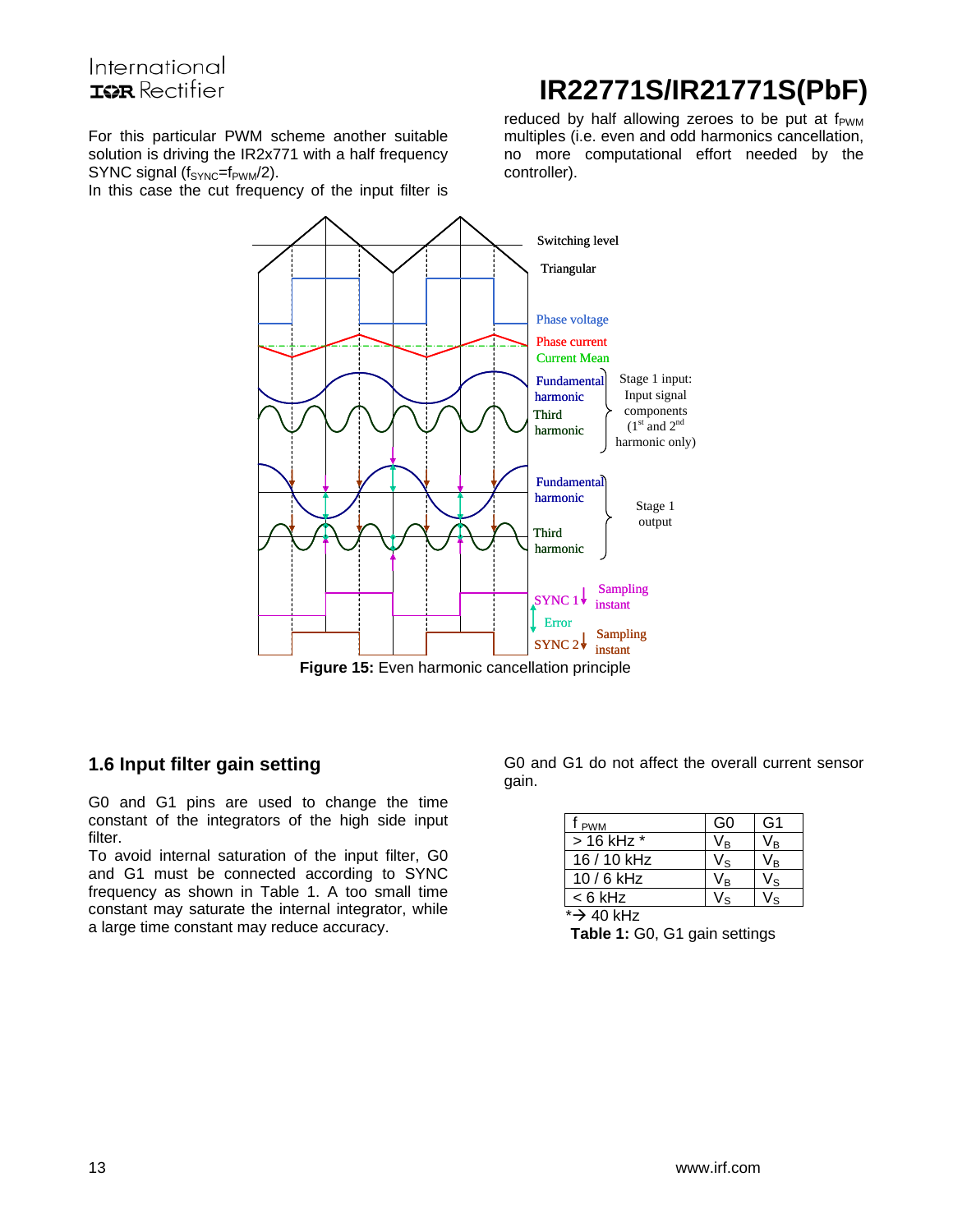#### International **TOR** Rectifier

### **2 Sizing tips**

#### **2.1 Bootstrap supply**

The  $V_{BS1,2,3}$  voltage provides the supply to the high side drivers circuitry of the IR22771S/IR21771S.  $V_{BS}$  supply sit on top of the  $V_S$  voltage and so it must be floating.

The bootstrap method to generate  $V_{BS}$  supply can be used with IR22771S/IR21771S current sensors. The bootstrap supply is formed by a diode and a capacitor connected as in Figure 16.



**Figure 16:** bootstrap supply schematic

This method has the advantage of being simple and low cost but may force some limitations on dutycycle and on-time since they are limited by the requirement to refresh the charge in the bootstrap capacitor.

Proper capacitor choice can reduce drastically these limitations.

#### **Bootstrap capacitor sizing**

Given the maximum admitted voltage drop for  $V_{BS}$ , namely  $\Delta V_{BS}$ , the influencing factors contributing to  $V_{BS}$  decrease are:

- − Floating section quiescent current (*IQBS*);
- − Floating section leakage current (*ILK*)
- − Bootstrap diode leakage current (*ILK\_DIODE*);
- − Charge required by the internal level shifters (*QLS*); typical 20nC
- − Bootstrap capacitor leakage current (*ILK\_CAP*);
- − High side on time ( $T_{HON}$ ).

 $I_{LK \text{ CAP}}$  is only relevant when using an electrolytic capacitor and can be ignored if other types of capacitors are used. It is strongly recommend using at least one low ESR ceramic capacitor (paralleling electrolytic and low ESR ceramic may result in an efficient solution).

Then we have:

$$
Q_{TOT} = Q_{LS} + (I_{QBS} + +I_{LK} + I_{LK\_DIODE} + I_{LK\_CAP}) \cdot T_{HON}
$$

**IR22771S/IR21771S(PbF)**

The minimum size of bootstrap capacitor is then:

$$
C_{\text{BOOT min}} = \frac{Q_{\text{TOT}}}{\Delta V_{\text{BS}}}
$$

#### **Some important considerations a) Voltage ripple**

There are three different cases making the bootstrap circuit get conductive (see Figure 16)

 $I_{\text{LOAD}}$  < 0; the load current flows in the low side IGBT displaying relevant  $V_{CEon}$ 

$$
V_{BS} = V_{CC} - V_F - V_{C\text{Eon}}
$$

In this case we have the lowest value for  $V_{BS}$ . This represents the worst case for the bootstrap capacitor sizing. When the IGBT is turned off the Vs node is pushed up by the load current until the high side freewheeling diode get forwarded biased

 $I_{\text{LOAD}} = 0$ ; the IGBT is not loaded while being on and  $V_{CE}$  can be neglected

$$
V_{BS} = V_{CC} - V_F
$$

 $I_{\text{LOAD}}$  > 0; the load current flows through the freewheeling diode

$$
V_{BS} = V_{CC} - V_F + V_{FP}
$$

In this case we have the highest value for  $V_{BS}$ . Turning on the high side IGBT, I<sub>LOAD</sub> flows into it and  $V_S$  is pulled up.

#### **b) Bootstrap Resistor**

A resistor  $(R_{boot})$  is placed in series with bootstrap diode (see Figure 16) so to limit the current when the bootstrap capacitor is initially charged. We suggest not exceeding some Ohms (typically 5, maximum 10 Ohm) to avoid increasing the  $V_{BS}$  timeconstant. The minimum on time for charging the bootstrap capacitor or for refreshing its charge must be verified against this time-constant.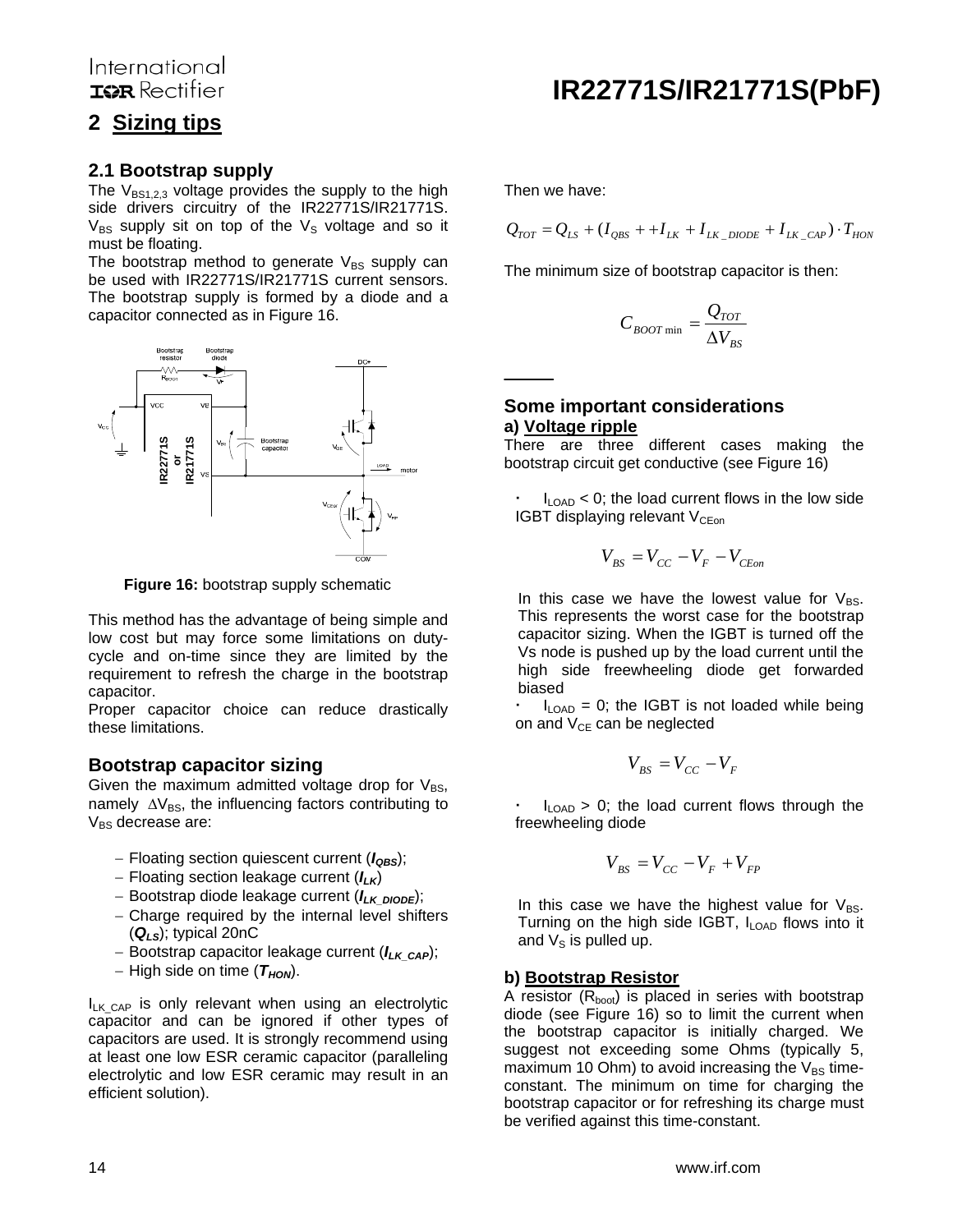#### **c) Bootstrap Capacitor**

For high  $T<sub>HON</sub>$  designs where is used an electrolytic tank capacitor, its ESR must be considered. This parasitic resistance develops a voltage divider with  $R_{boot}$  generating a voltage step on  $V_{BS}$  at the first charge of bootstrap capacitor. The voltage step and the related speed  $(dV_{BS}/dt)$  should be limited. As a general rule, ESR should meet the following constraint:

$$
\frac{ESR}{ESR + R_{\text{BOOT}}} \cdot V_{CC} \le 3V
$$

Parallel combination of small ceramic and large electrolytic capacitors is normally the best compromise, the first acting as fast charge thank for the gate charge only and limiting the  $dV_{BS}/dt$  by reducing the equivalent resistance while the second keeps the  $V_{BS}$  voltage drop inside the desired  $\Delta V_{BS}$ .

#### **d) Bootstrap Diode**

The diode must have a BV> 600V (or 1200V depending on application) and a fast recovery time  $(t_{rr}$  < 100 ns) to minimize the amount of charge fed back from the bootstrap capacitor to  $V_{CC}$  supply.

### **3 PCB LAYOUT TIPS**

#### **3.1 Distance from H to L voltage**

The IR22771S/IR21771S package (wide body) maximizes the distance between floating (from DCto DC+) and low voltage pins  $(V_{SS})$ . It's strongly recommended to place components tied to floating voltage in the respective high voltage portions of the device  $(V_B, V_S)$  side.

#### **3.2 Ground plane**

Ground plane must NOT be placed under or nearby the high voltage floating side to minimize noise coupling.



## **IR22771S/IR21771S(PbF)**

#### **3.3 Antenna loops and inputs connection**

Current loops behave like antennas able to receive EM noise. In order to reduce EM coupling, loops must be reduced as much as possible. Figure 17 shows the high side shunt loops.

Moreover it is strongly suggested to use Kelvin connections for  $V_{in+}$  and  $V_{in}$  to shunt paths and starconnect  $V_s$  to  $V_{in}$ . close to the shunt resistor as explained in Fig. 18.



**Figure 18:** Recommended shunt connection

#### **3.4 Supply capacitors**

The supply capacitors must be placed as close as possible to the device pins (V<sub>CC</sub> and V<sub>SS</sub> for the ground tied supply,  $V_B$  and  $V_S$  for the floating supply) in order to minimize parasitic traces inductance/resistance.